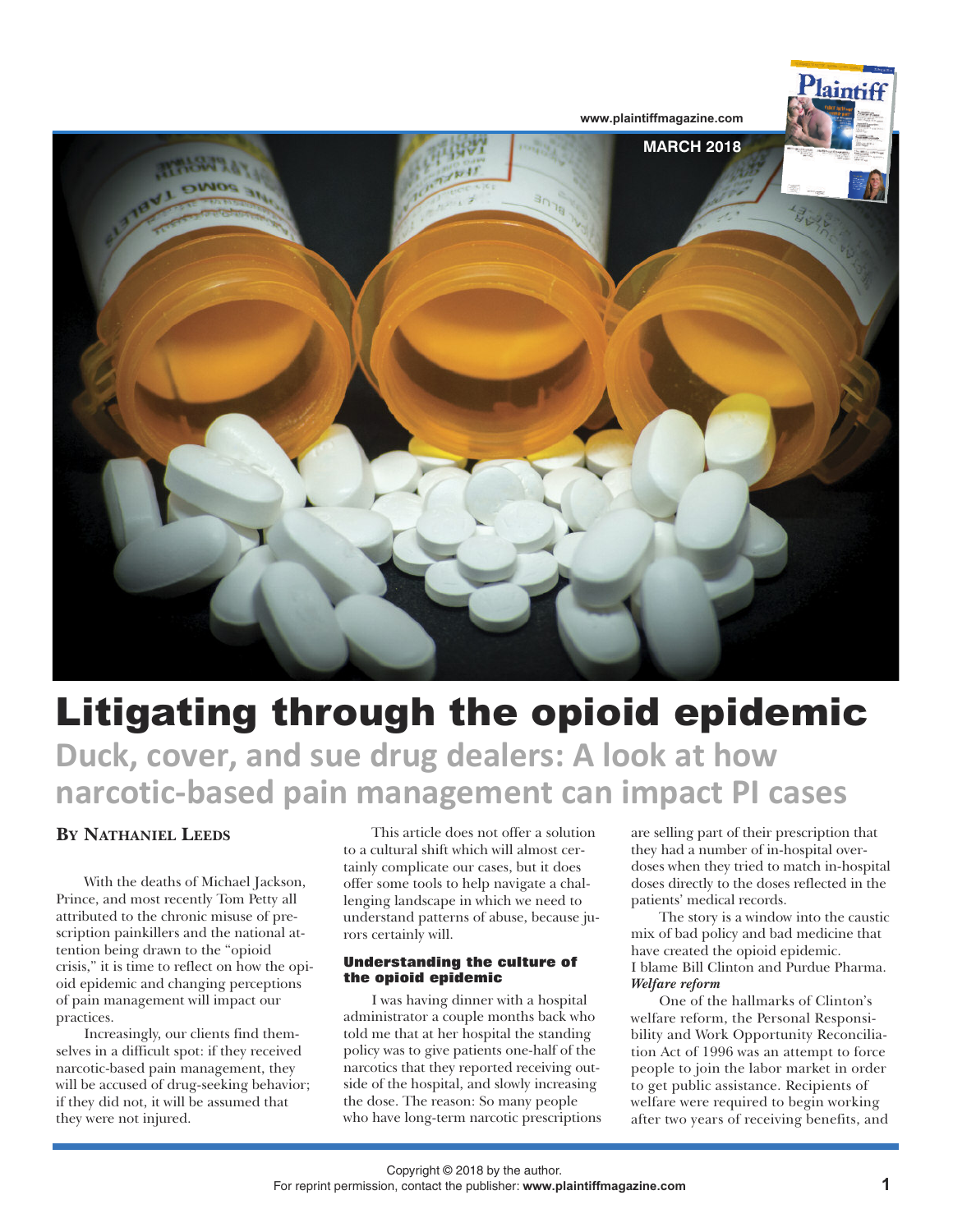**www.plaintiffmagazine.com**

**MARCH 2018**



were limited to five years of lifetime benefits.

For people who cannot find meaningful employment or who are needed at home to care for their families, the current system requires some very difficult choices. For many the answer is Social Security Disability (SSDI) benefits, a program which is now larger than welfare and food stamps combined.

More than 35 percent of people on SSDI benefits attribute their disability to chronic pain conditions. For these roughly 3 million working-age people if their pain goes away, so do their social security benefits. And, if they need to keep getting pills to keep their benefits, they might as well sell some to supplement their SSDI income.

I do not want to say that everyone, or even the majority of people, on SSDI for chronic pain is "gaming" the system, only that there are enough people caught in this situation as to create an ecosystem which floods our communities with unneeded pain pills. It is no coincidence that opioid deaths are highest in parts of our country like Pennsylvania, Ohio, Michigan, and Kentucky which have seen recent job decline, while it is lower in places with job growth.

## *Extended-release formulations*

The second component of the epidemic was the largely debunked representation by manufacturers that opioids were not addictive if used for chronic pain. If people were going to be using these medications for chronic pain control, the pharmaceutical marketers reasoned, they would want large-dose "extended-release" formulas. The chicken-and-egg between the medicine and marketing is hotly contested.

Whatever their motivations, drug manufacturers started developing and heavily marketing various "extended-release" formulas. The longer the release time, the more drug the manufacturer could put in each pill/patch. Thus were born such drugs as OxyContin, an "extended-release" oxycodone tablet. Drug

abusers quickly figured out that most "extended-release" formulas could be crushed, or ground up so that 48-72 hours of medication could be delivered in an instant. Street prices of these drugs are typically \$1 per mg, which offers insight into how attractive the OxyContin 160 mg must be.

In 2013 Purdue's original formula or OxyContin (NDA 20-553) was discontinued and a new abuse-deterrent formula which was harder to crush into a powder (NDA 22-272) was introduced.

Just because OxyContin has been reformulated does not mean that the problem has gone away. The next wave is Johnson & Johnson's Duragesic fentanyl patches. Like OxyContin, these patches can deliver days of pain relief, some of them offering the equivalent of 1680 mg of morphine in a single patch. Also, like OxyContin, the drug can be extracted with a solution mixed from a vitamin C powder.

#### *Drug abuse: A sharing economy*

In one of the cases I am working on, I interviewed a number of current and former drug dealers who sold prescription pharmaceuticals (regrettably, none of them would agree to be on an expert disclosure). What impressed me about what they told me was how efficient the social networks of abuse are in connecting users with prescribers.

Dealers know which users are coming to them for a bridge between legally obtained prescriptions and which doctors are writing those prescriptions. Doctors who are more liberal with their prescription pads are efficiently identified and can find themselves unwittingly being turned into providers for a small underground network. Dirty doctors who are consciously assisting do not need to market themselves – the market comes to them.

When you talk to people in developed drug markets, the pattern of acquisition, sale, use and abuse is clear. But what makes abuse so dangerous is that in most cases it is less obvious to anyone

involved. Patients who have become dependent will often switch doctors when issues of abuse are brought up, attributing the problem to the doctor, not their own use of medications. One doctor I deposed said that 50 percent of her patients who she referred to pain management because of concerns about medication misuse would quit her practice.

Eventually, these patients will either find negligently liberal doctors, or confront their addictions – I fear that many more do the former than the latter. This seems to have been what happened to Michael Jackson and Prince, both of whom had very unhealthy relationships with the doctors who gave them lethal doses of medication.

### **Spotting drug-dependent clients**

When I started off as a criminal prosecutor, spotting drug-dependency seemed easy enough: chronic meth smokers had bad teeth; junkies felt itchy and scratched themselves when they were high; and crack cocaine users floated around with a fragile vacancy. I never would have suspected Ms. B, an uppermiddle-class woman with a successful business was an addict – nor would she. Ms. B had slipped and fallen on a clearly defective sidewalk and broken her hip. Three years post-fall she had a constellation of vague pain complaints which she attributed to her injury. Then there was the statement "I just don't feel right until I have had my pills in the morning," which led to my question, "What is it like when you do not take them?" and her response: "I don't know, I am more frightened of the pain than anything else." About two years into litigation Ms. B confided in me that she thought she might have a problem.

Here are some tools for spotting chronic narcotic dependency:

# **Methadone, Suboxone and Subutex:**

If you see any of these drugs in your client's medical history it means someone